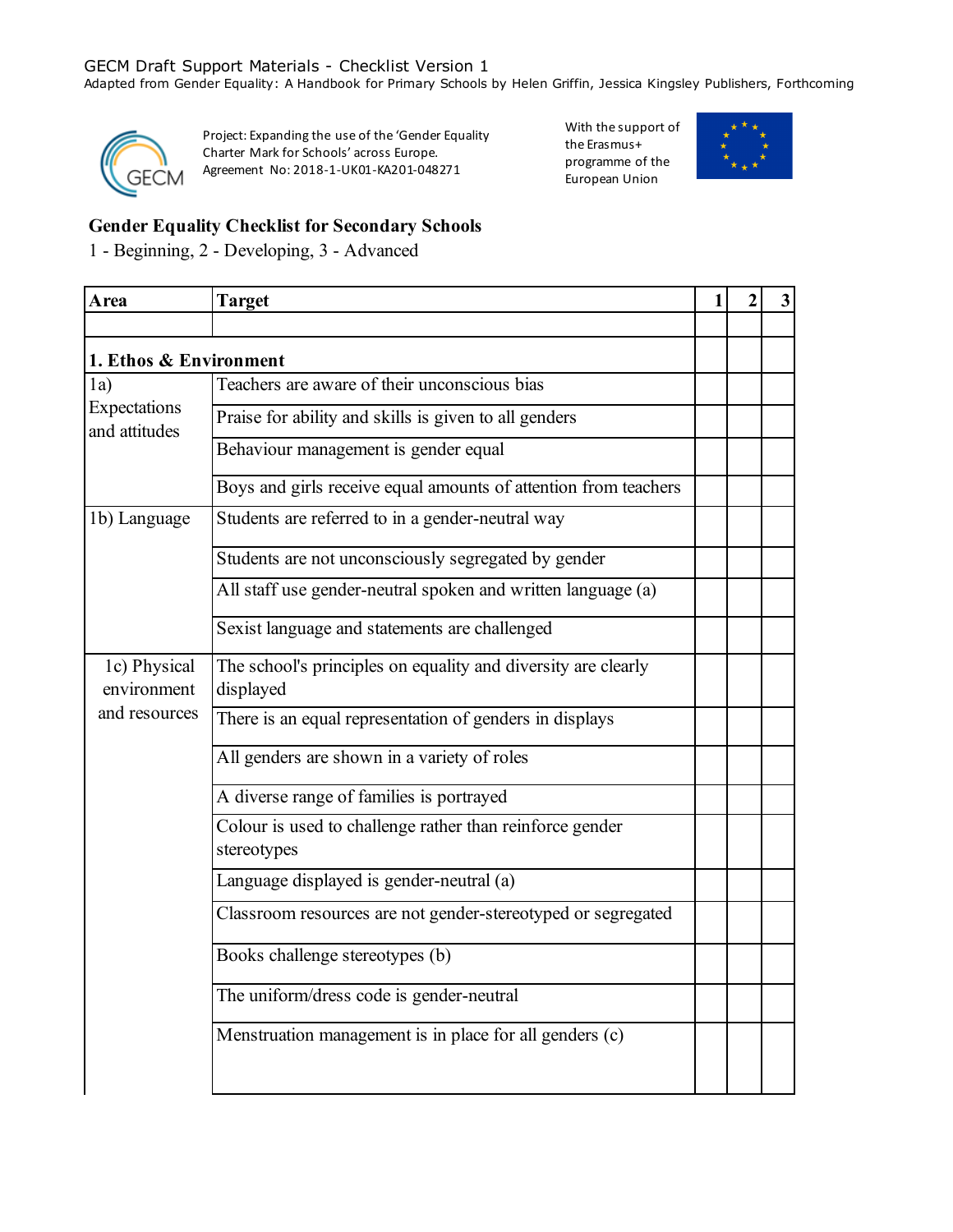| Area                                   | <b>Target</b>                                                                                                      | 1 | 2 | 3 |
|----------------------------------------|--------------------------------------------------------------------------------------------------------------------|---|---|---|
| 1d)<br>Relationships                   | There is a culture of mutual respect across the whole school<br>community                                          |   |   |   |
| and roles                              | The gender balance of roles in school is managed to be equal as<br>far as possible                                 |   |   |   |
|                                        | Visitors that challenge stereotyped roles are invited into school                                                  |   |   |   |
|                                        | All staff are aware of the school's policies on gender equality<br>and diversity                                   |   |   |   |
|                                        | All staff have received training on gender equality and diversity                                                  |   |   |   |
|                                        | Student roles and responsibilities are gender balanced                                                             |   |   |   |
|                                        | Girls and boys work well together in lessons                                                                       |   |   |   |
|                                        | All staff are aware of how they model femininities and<br>masculinities and how they relate to different genders   |   |   |   |
|                                        | Visitors are made aware of gender equality policies                                                                |   |   |   |
| 1e) Break and<br>outdoor space         | Outdoor space is designed to allow different kinds of activity                                                     |   |   |   |
|                                        | The outdoor space is used equally by all genders                                                                   |   |   |   |
|                                        | Students who lack physical skills are coached to enable them to<br>join in with outside activities if they want to |   |   |   |
|                                        | There is a variety of attractive equipment for outdoor use                                                         |   |   |   |
| 1f) Extra-<br>curricular<br>activities | Extra-curricular activities include all genders                                                                    |   |   |   |
|                                        | Celebratory assemblies are gender-neutral                                                                          |   |   |   |
|                                        | Guest speakers / former pupils are invited as role models who<br>challenge steotypes and assumptions               |   |   |   |
|                                        | School leavers and other events are portrayed in gender-neutral<br>ways                                            |   |   |   |
|                                        |                                                                                                                    |   |   |   |
|                                        |                                                                                                                    |   |   |   |
|                                        |                                                                                                                    |   |   |   |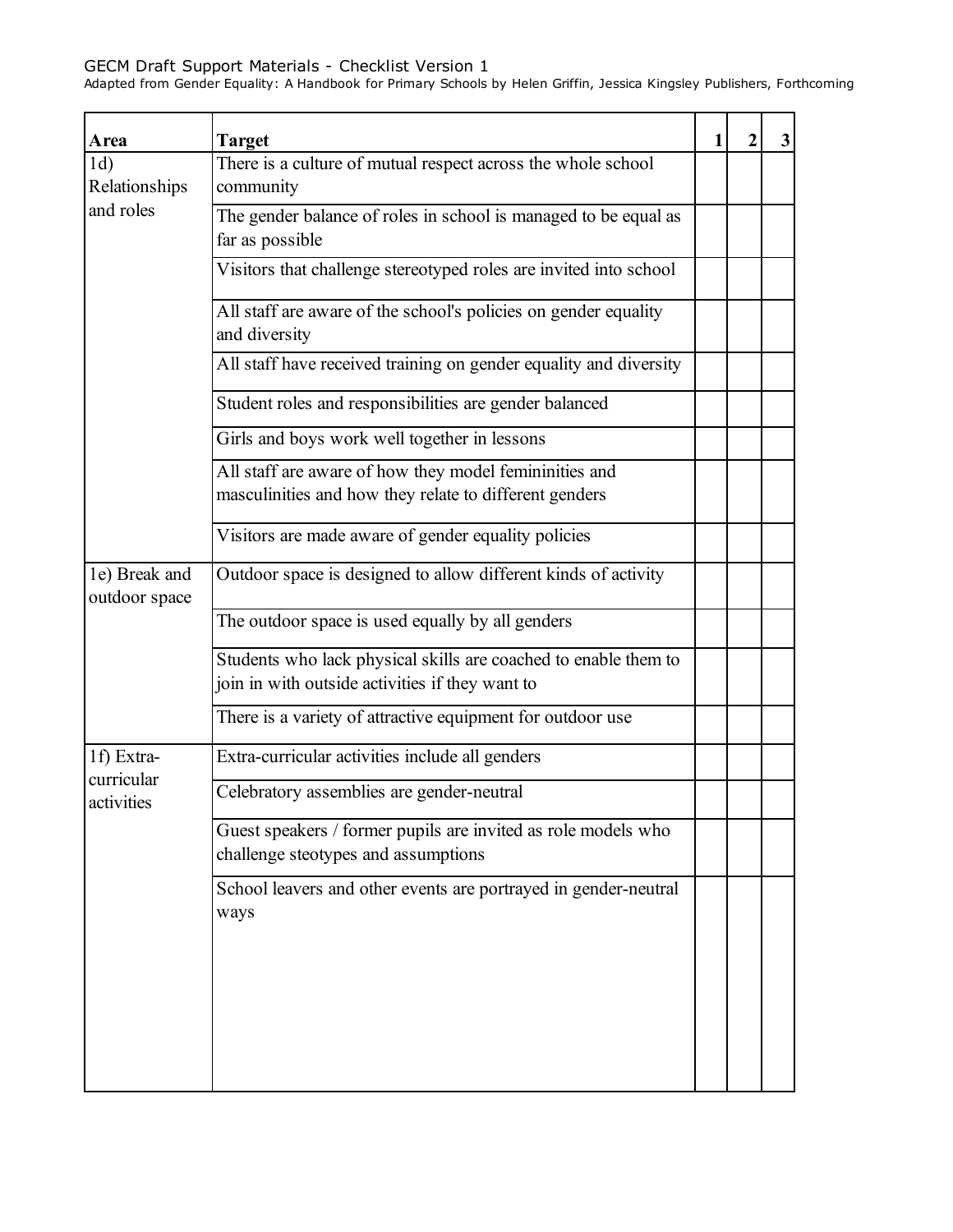| Area                          | <b>Target</b>                                                                                                                                           | 1 | 2 | 3 |
|-------------------------------|---------------------------------------------------------------------------------------------------------------------------------------------------------|---|---|---|
| 2. Curriculum                 |                                                                                                                                                         |   |   |   |
| 2a) Art and<br>design         | All students are supported in developing a full range of artistic<br>skills                                                                             |   |   |   |
|                               | Students are exposed to as many female artists as male artists                                                                                          |   |   |   |
|                               | Fashion and textiles art is associated with men as well as women                                                                                        |   |   |   |
|                               | Gender issues in art are explored e.g. portrayal of women and<br>men's bodies                                                                           |   |   |   |
| 2b) Citizenship               | Students know that women are involved in politics across the<br>world                                                                                   |   |   |   |
|                               | Students know that equality is enshrined in the International<br>Convention on the Rights of the Child and the Universal<br>Declaration of Human Rights |   |   |   |
|                               | Gender inequalities in the economy and politics are addressed                                                                                           |   |   |   |
|                               | Genders are equally represented on school or class councils.                                                                                            |   |   |   |
|                               | Gender discrimination is considered alongside<br>ethnicity/religion/disability and class                                                                |   |   |   |
| 2c) Computing                 | Computing is portrayed as creative and fun                                                                                                              |   |   |   |
|                               | Information about women's involvement in computing is<br>provided                                                                                       |   |   |   |
|                               | Computing project topics appeal to all genders without<br>stereotyping                                                                                  |   |   |   |
| 2d) Design $\&$<br>Technology | All genders are equally comfortable with different aspects of.<br>D & T                                                                                 |   |   |   |
|                               | All aspects of $D$ & $T$ are portrayed as equally relevant to girls<br>and boys                                                                         |   |   |   |
|                               | Skills gaps are identified and extra support is given                                                                                                   |   |   |   |
|                               | D & T tasks are described in gender-inclusive and counter-<br>stereotyped ways                                                                          |   |   |   |
|                               | The contributions of both women and men to the subject are<br>recognised                                                                                |   |   |   |
|                               | Visitors in non-stereotypical roles are invited into the school                                                                                         |   |   |   |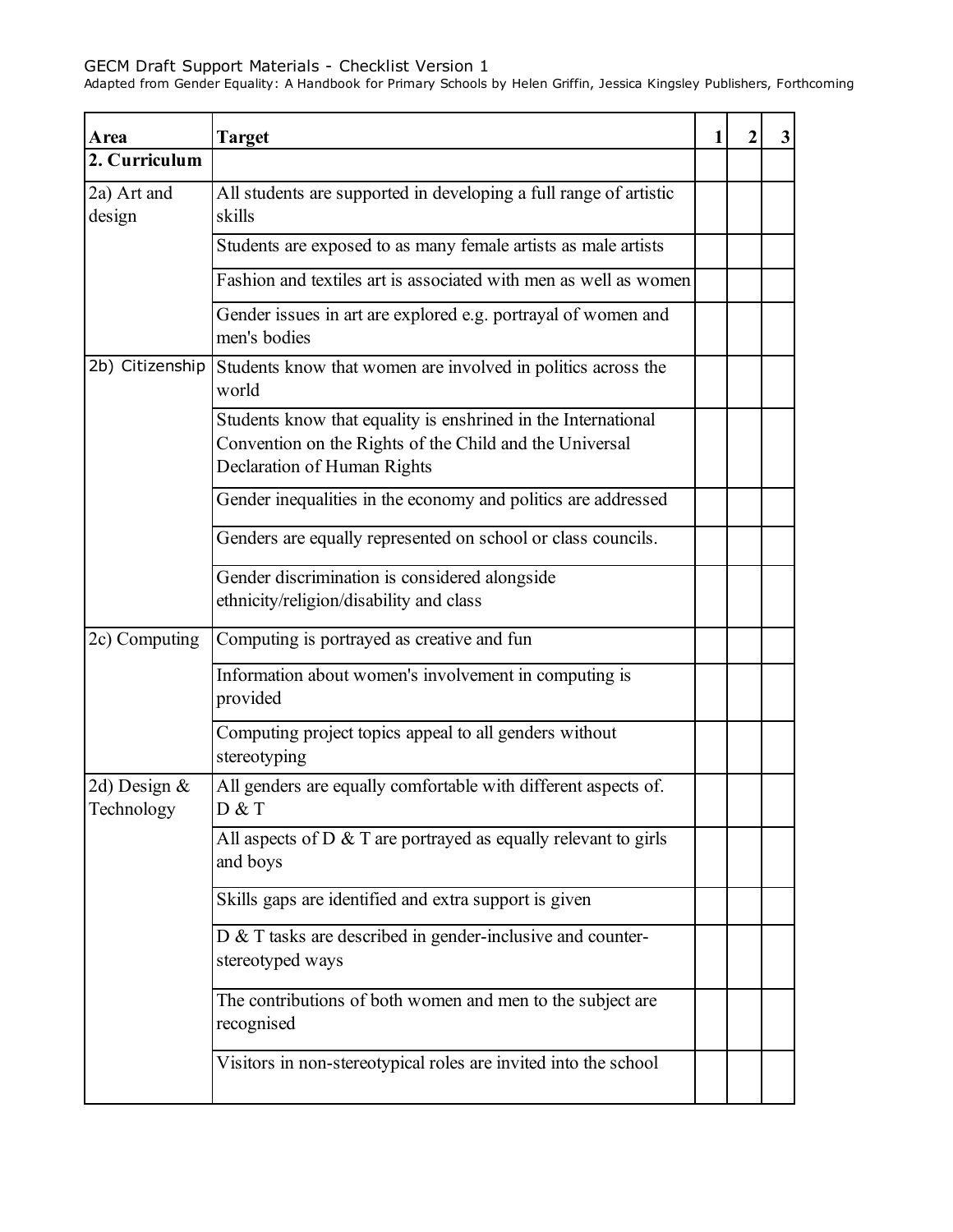| Area                     | <b>Target</b>                                                                                                    | $\mathbf{1}$ | $\mathbf 2$ | 3 |
|--------------------------|------------------------------------------------------------------------------------------------------------------|--------------|-------------|---|
| 2e) English and<br>Media | Classroom talk is equally engaged in by all genders                                                              |              |             |   |
|                          | Teachers call on all genders equally to answer questions                                                         |              |             |   |
|                          | Assumptions are challenged about gendered text preferences                                                       |              |             |   |
|                          | Literature for students to read independently is reviewed<br>regularly for gender balance and equality.          |              |             |   |
|                          | Students are offered a range of texts including those that explore<br>the power of gender and racial stereotypes |              |             |   |
|                          | Students critique media representations of gender                                                                |              |             |   |
| 2f) Geography            | Women and men are shown in non-stereotyped roles across the<br>world                                             |              |             |   |
|                          | Work in the home is seen as equally valuable to work outside<br>the home                                         |              |             |   |
|                          | Women and people of minority ethnic heritage, in positions of<br>power and authority feature in the curriculum   |              |             |   |
|                          | All genders are portrayed in active leisure pursuits                                                             |              |             |   |
|                          | All genders are involved in fieldwork and practical work on<br>sustainability in school                          |              |             |   |
| 2g) History              | Famous women as well as men are studied in history (other<br>intersectionalities are also taken into account)    |              |             |   |
|                          | The role of women during the World Wars is studied when<br>celebrating Remembrance Day                           |              |             |   |
|                          | The lives of ordinary women are studied                                                                          |              |             |   |
|                          | Famous men involved in non-stereotyped roles e.g. peace<br>building are studied                                  |              |             |   |
|                          | Girls' and women's position in society / gender roles through<br>time are studied                                |              |             |   |
|                          | The history of feminism from suffragettes until the current time<br>is studied                                   |              |             |   |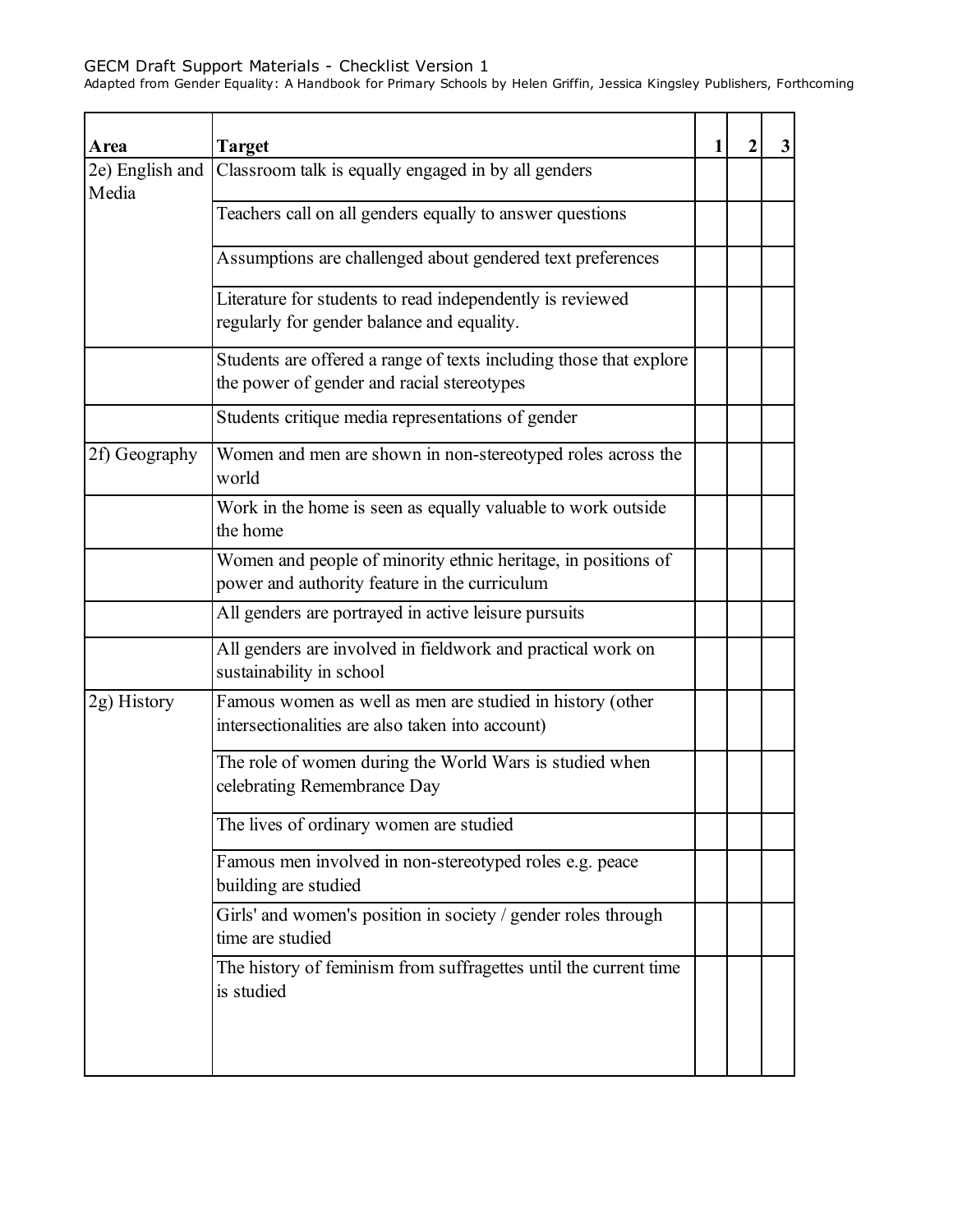| Area          | <b>Target</b>                                                                                                                                                       | 1 | 3 |
|---------------|---------------------------------------------------------------------------------------------------------------------------------------------------------------------|---|---|
| 2h) Languages | There are specific purposes and real audiences for learning<br>languages                                                                                            |   |   |
|               | Languages are made relevant to students' own lives                                                                                                                  |   |   |
|               | Personal best or collaboration is emphasised when teaching                                                                                                          |   |   |
|               | languages (i.e. non-competitive / compete against yourself)                                                                                                         |   |   |
|               | Students are made aware of lesson objectives to enable them to<br>have more control over their learning                                                             |   |   |
|               | Foreign languages have a high status and visible profile in the<br>school                                                                                           |   |   |
|               | The idea that French is for girls (or other languages for<br>particular genders) is challenged                                                                      |   |   |
|               | 2i) Mathematics There are a wide range of images in resources / displays of<br>different people using mathematics in different occupations and<br>roles             |   |   |
|               | Students are given encouragement and feedback to help<br>overcome mathematics anxiety owing to stereotype threat                                                    |   |   |
|               | Group discussion and multiple strategies for understanding and<br>problem solving are employed in mathematics                                                       |   |   |
|               | Families are helped to build 'science capital' by being provided<br>with information about the diverse ways in which pupils can use<br>mathematics learnt in school |   |   |
| 2j) Music     | There is no gender differentiation in who learns which musical<br>instrument in school                                                                              |   |   |
|               | Singing is seen as a normal activity for all genders to participate<br>1n                                                                                           |   |   |
|               | All genders are equally involved with different musical styles                                                                                                      |   |   |
|               | There are no differences in teachers' attitudes to girls and boys<br>musical ability                                                                                |   |   |
|               | Students are exposed to as many female composers as male                                                                                                            |   |   |
|               | A variety of recorded music is played from different places,<br>times and involving women and men                                                                   |   |   |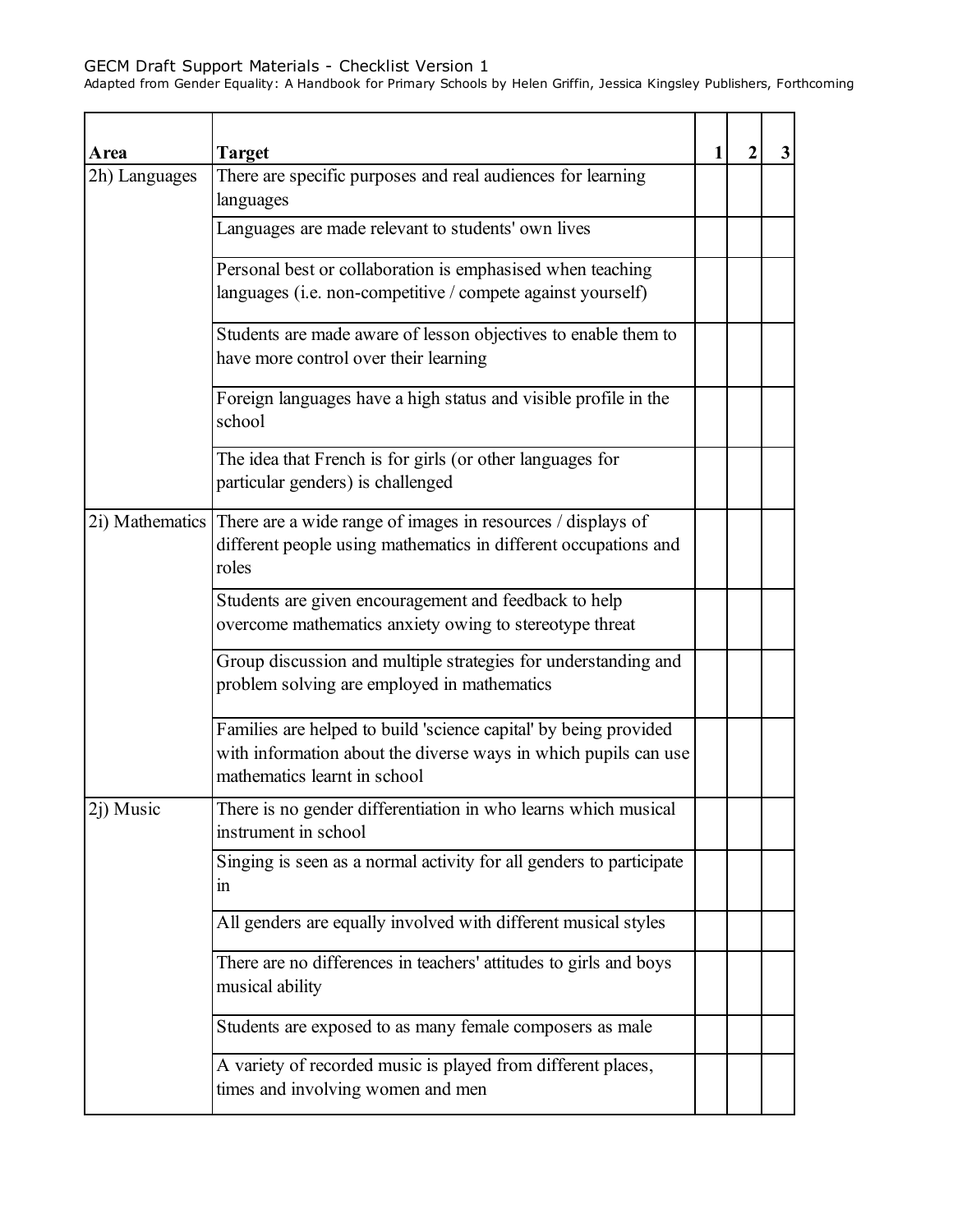| Area                      | Target                                                                                                                                            | 1 | 2 | 3 |
|---------------------------|---------------------------------------------------------------------------------------------------------------------------------------------------|---|---|---|
| 2k) Physical<br>Education | All genders have equal access to a full range of physical,<br>sporting and games activities                                                       |   |   |   |
|                           | Boys' involvement in dance and gymnastics is encouraged                                                                                           |   |   |   |
|                           | Girls involvement in football and other ball games is encouraged                                                                                  |   |   |   |
|                           | There is a focus on skills development in PE lessons. Support is<br>differentiated to ensure that all children can participate in<br>competition. |   |   |   |
|                           | Invited sports coaches provide positive and non-stereotyped<br>gender role models                                                                 |   |   |   |
|                           | Students learn about famous male dancers/gymnasts and famous<br>female footballers/rugby players etc.                                             |   |   |   |
|                           | Teams are mixed where possible while ensuring that girls are<br>confident and boys don't dominate                                                 |   |   |   |
|                           | A variety of sporting and fitness opportunities are provided<br>outside of school                                                                 |   |   |   |
| 21) PSHE                  | Boys as well as girls are helped to develop emotional literacy                                                                                    |   |   |   |
|                           | All students are supported in developing respectful relationships<br>with each other including the meaning of consent from a young<br>age         |   |   |   |
|                           | All students are taught that the changes such as menstruation at<br>puberty are natural and healthy                                               |   |   |   |
|                           | All genders are equally involved in conflict resolution initiatives<br>such as peer mediation                                                     |   |   |   |
|                           | Opportunities are provided for students to think critically about<br>masculinities and femininities.                                              |   |   |   |
| $2m)$ RE                  | Assumptions about the role of women in different religions are<br>challenged                                                                      |   |   |   |
|                           | The role of women across all faiths is explored.                                                                                                  |   |   |   |
|                           | Religions are portrayed as diverse rather than monolithic                                                                                         |   |   |   |
|                           | Students are enabled to explore a diverse range of perspectives<br>about gender and religion                                                      |   |   |   |
|                           | Women are shown to have played important roles in different<br>religions                                                                          |   |   |   |
|                           | Women as well as men from different faiths are invited in to talk<br>about their day-to-day experiences and patterns of life                      |   |   |   |